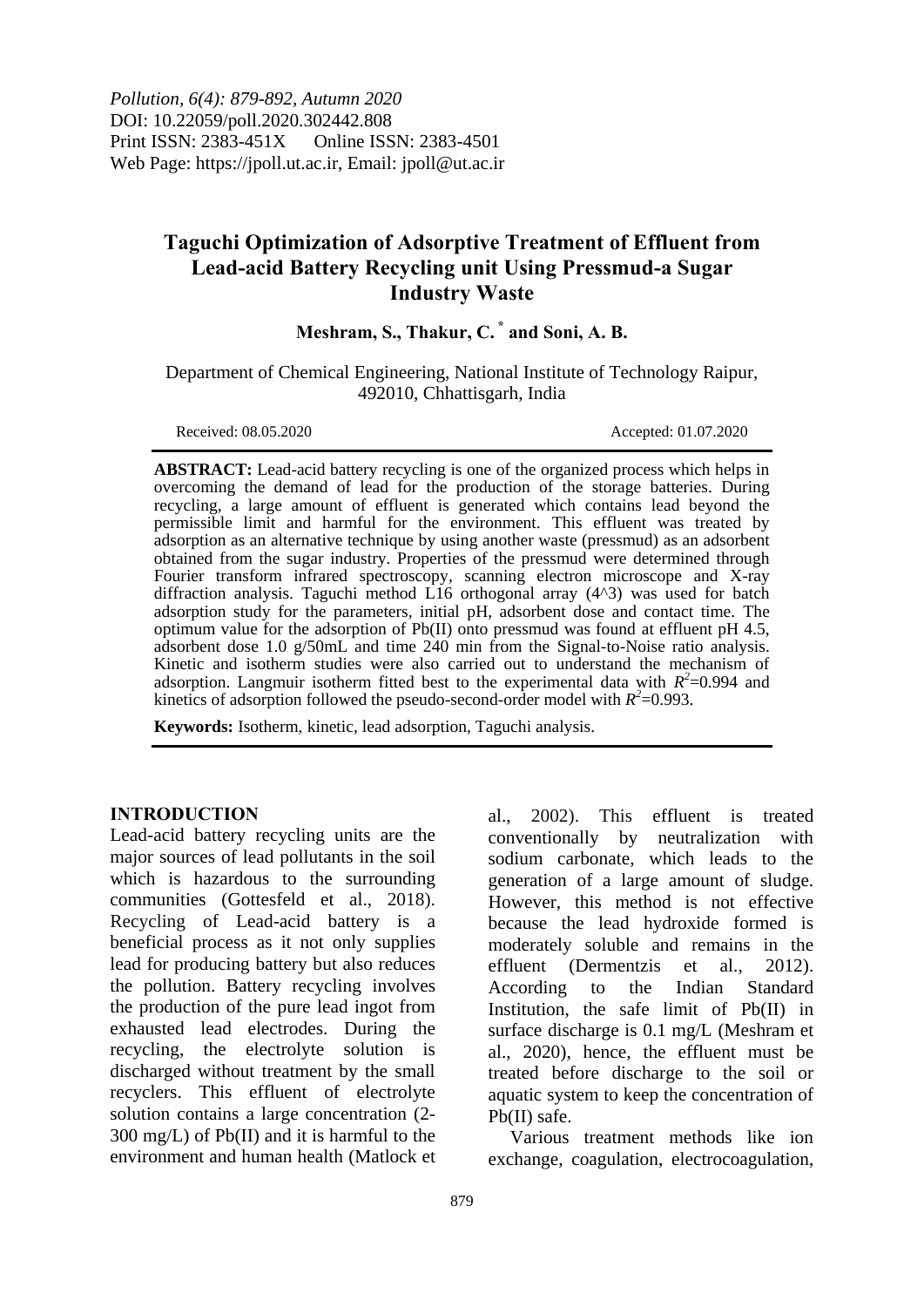cementation, precipitation, cementation, adsorption have been investigated for the treatment of lead-contaminated water (Calero et al., 2013; Macchi et al., 1993; Volpe et al., 2009; Bahadir et al., 2007). Adsorption is one of the most widely used technique for wastewater treatment, but no work on the adsorptive treatment of effluent of the battery recycling unit has been found in open literature. To make the adsorption more economical, cheap adsorbents like sawdust, bagasse fly ash, pith, rice husk ash, etc. have been investigated as alternative adsorbents for the treatment of wastewater due to high cost of activated carbon (Gupta & Ali, 2004; Thakur et al., 2014; Srivastava et al., 2006; Ayyappan et al., 2005). Pressmud chosen as an adsorbent in this work is a fibrous material obtained as a waste from the sugar industry after the extraction of juice from sugarcane stalks. Usually, it is used as a fertilizer because of nutrients contents. However, with the abundant annual production of pressmud, its disposal is an issue for the sugar industry as well as for the environment (Rondina et al., 2019). Pressmud has been previously used in adsorption by various researchers, Gupta et al. 2012 used the sulphuric acid-treated pressmud to remove cyanide ion; heavy metals were removed from wastewater using a mixture of pressmud-rice husk by Ahmad et al., 2016; pressmud were used as precursor to obtain activated carbon for the removal of methyl orange dye from water by Rondina et al., 2019.

In this study, the effluent of lead-acid battery recycling unit was treated by adsorption using pressmud as adsorbent. Experiments were performed according to the Taguchi method and parameters were optimized for higher adsorption of Pb(II). Langmuir and Freundlich isotherm models and Pseudo-first-order (PFO) and pseudosecond-order (PSO) kinetic models were fitted to the experimental data to understand the mechanism of adsorption.

## **MATERIAL AND METHODS**

Effluents were collected from the local battery recycling unit of Raipur, Chhattisgarh, India. The effluent was found to contain the  $Pb(II)$  11.2 mg/L and it was acidic with pH 1.2. Press-mud was collected from the sugar industry located near Raipur, Chhattisgarh, India. It was dried at a temperature of  $90^{\circ}$ C then screened to get the uniform size of 1-2 mm and airtight packed for further use.

The Fourier transform infrared spectroscopy (FTIR) spectrum for the wavelength 4000-400  $cm^{-1}$  was obtained using a Bruker, Alpha Model for identification of surface functional groups. The surface micrograph and elemental analysis of the adsorbents before and after the adsorption was obtained by the ZEISS EVO series scanning electron microscope (SEM) Model. The magnification value for the analysis was 500 and 2000. X-ray diffraction (XRD) spectra were obtained to understand the crystalline structure of press-mud by using PANalytical multifunctional XRD analyser. Proximate analysis of the adsorbent was also carried out according to standard ASTM (American Society for Testing and Materials) methods.

Batch adsorption was carried out by taking 50 mL of effluent and a known amount of prepared press-mud in the 250 mL Erlenmeyer flask. The flask was kept in an orbital shaker at 100 rpm for fixed time and temperature. The effluent was then filtered and the concentration of Pb(II) was measured by atomic absorbance spectroscopy (AAS) (Make-Electronics Corporation of India Limited). Percent removal of Pb(II) and adsorbent uptake capacity were determined using Eq. (1) and Eq. (2), respectively.

$$
\% \text{ Removal of } Pb(\Pi) = \frac{C_o - C_e}{C_o} \times 100 \tag{1}
$$

$$
q_e = \frac{(C_o - C_e)V}{m} \tag{2}
$$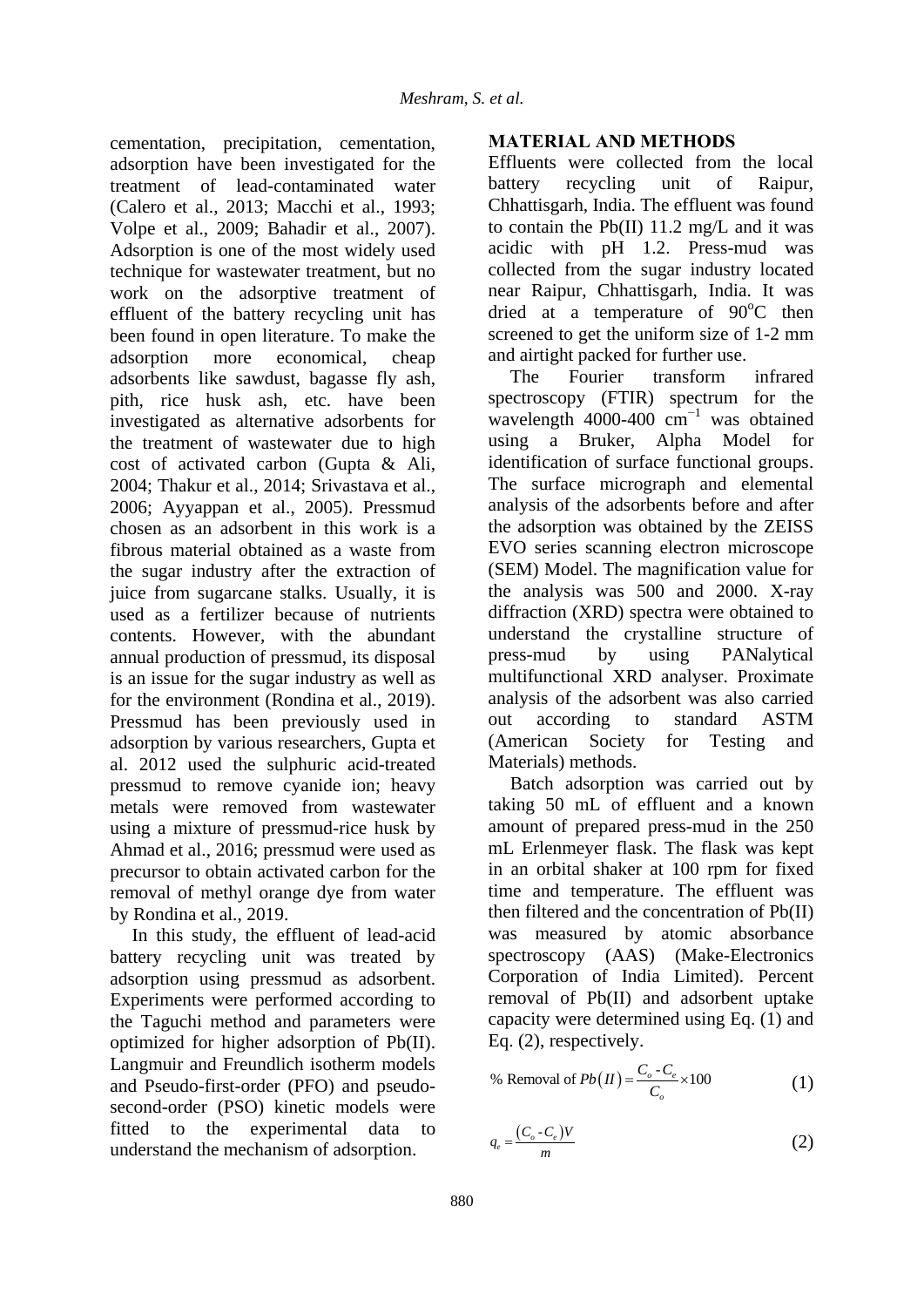where  $C<sub>o</sub>$  and  $C<sub>e</sub>$  are the concentration of Pb(II) in the effluent at the initial and at equilibrium, respectively. *V* is the volume of effluent and *m* is the mass of adsorbent.

Taguchi method is a simple approach for experimental designs that provides the optimization of experiments and reduces the experimental runs, time and cost (Demirbaş & Yildiz, 2016). This approach helps in determining the effect of parameters, the optimal level of these parameters for the required response, and the relative contribution of each factor (Abou-Shady et al., 2012). This method employs the orthogonal array based on the number of factors and their levels and uses the generic signal-to-noise ratio (SNR) for optimizing the parameters. Signal and noise in the SNR represent the desirable and undesirable values for the response characteristics, respectively (Nandhini et al., 2014). There are three functions for SNR analysis; smaller-thebetter, larger-the-better, and nominal-the better. The quality characteristic 'largerthe-better' defined by Eq. (2) was chosen in this study for percent Pb(II) removal and adsorbent capacity (Zolgharnein et al., 2013).

$$
\frac{S}{N_{Larger-is-better}} = -10 \log \left[ \frac{1}{n} \sum_{i=1}^{n} \frac{1}{y_i^2} \right]
$$
(3)

where  $v_i$  denotes *n* observation of the responses.

Experimental runs were performed in duplicate according to an orthogonal L16 (4^3) array as given in Table 1. Three factors included the parameters, initial pH of effluent (A), adsorbent dose (B) and contact time (C) with four levels. Minitab version 18.1 (2017) trial version was used to design the experiment and optimize the factors for the two responses. An analysis of variance (ANOVA) was done to determine the significance of different parameters.

**Table 1. Batch adsorption study factors and their un-coded Levels.**

| Factor | <b>Name</b>          | Level | Level Level |     | Level |
|--------|----------------------|-------|-------------|-----|-------|
| А      | pН                   | 1.5   | 3.0         | 4.5 | 6.0   |
| B      | Dose, g              | 0.1   | 0.4         | 0.7 | 1.0   |
| C      | Contact<br>time, min | 30    | 60          | 90  | 240   |

#### **RESULTS AND DISCUSSION**

FTIR spectra of press-mud before and after adsorption are shown in Fig. 1 for the wavelength 4000-500 cm<sup>-1</sup>. The figure shows the broad peak at  $3420.71$  cm<sup>-1</sup> which could be assigned to both free and hydrogen-bonded OH groups and the stretching peaks at 2920.38 cm<sup>-1</sup> and 2851.68 can be attributed to silanol groups (Si–OH) and OH groups (methyl radicals), respectively (Gupta et al., 2011). The peak at  $1632.90 \text{ cm}^{-1}$  may be attributed to  $-CO$ and –C–OH groups stretching from ketones and aldehydes and the peak around 1200- 1300 cm<sup>-1</sup> band may be assigned to the aromatic CH and carboxyl-carbonate structures (Gupta et al., 2012). A small peak at 1426.25 cm<sup>-1</sup> is indicative of -CH<sub>2</sub> and  $-CH_3$  groups (Srivastava et al., 2018). The presence of polysaccharides and lactones can be indicated by the peak at 1043 cm<sup>-1</sup> which could be assigned to  $-$ OCO- and –C-O stretch in alcohols, esters, and ethers (Rout & Arulmozhiselvan, 2019). The peak at 553  $cm^{-1}$  could be due to the Si-H group (Rout & Arulmozhiselvan, 2019). From FTIR analysis it was observed that press-mud contains a significant amount of organic carbon, which could enhance the adsorptive efficiency (Azme & Murshed, 2018). It can be observed that after adsorption intensity of the peaks around  $3420$  and  $2920$  cm<sup>-1</sup> was increased. The peaks at around 1426 and 1258 have been disappeared and the peaks at 1632 and 1043 were shifted to 1641 and 1109, respectively. This shows the involvement surface functional groups like  $-CH_2$ ,  $-CH_3$ , -OCO-, -CO and carboxyl-carbonate structure of the press-mud in adsorption.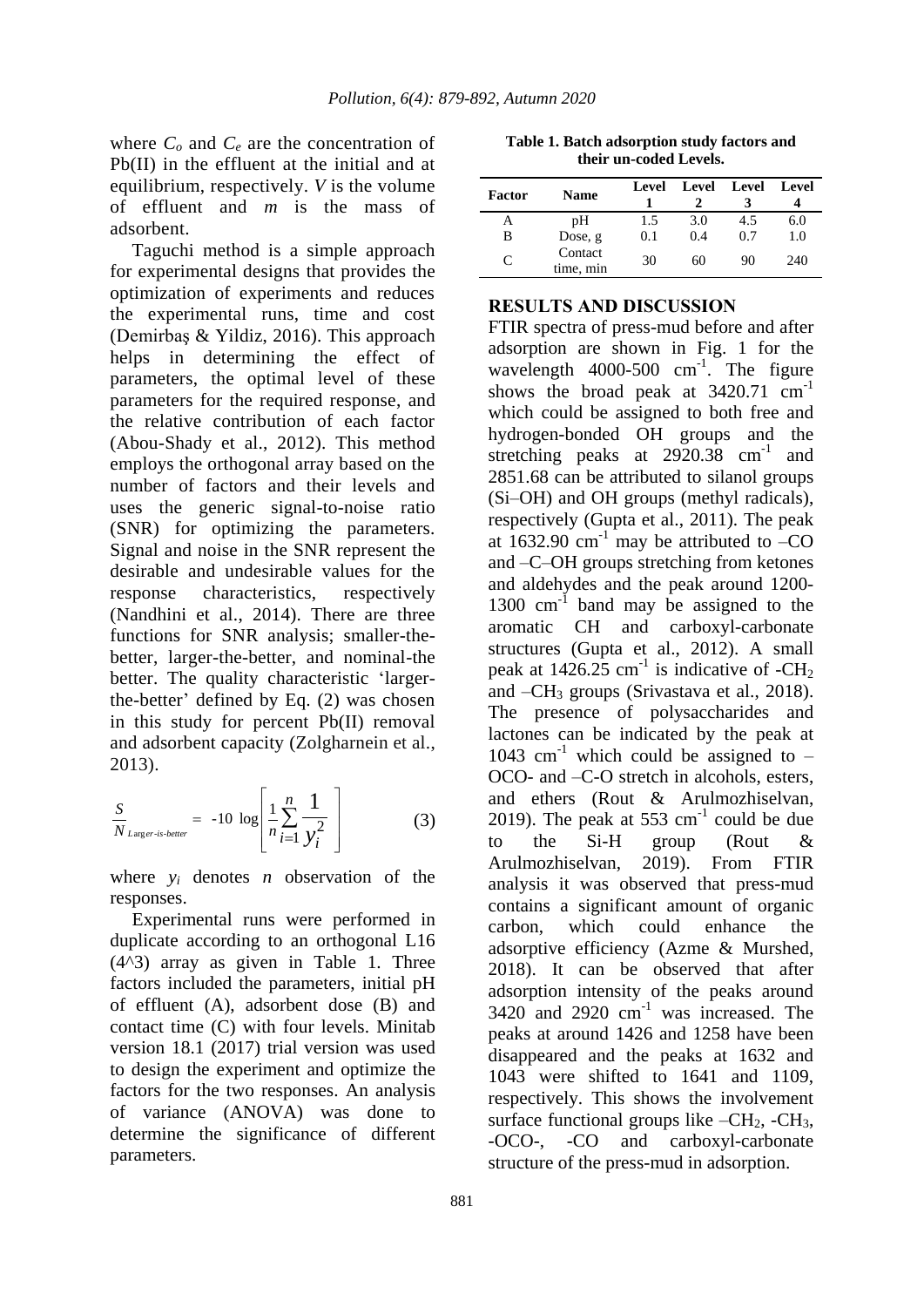

**Fig. 1. FTIR spectra of press-mud for the wavelength before and after adsorption.**





**Fig. 2. SEM and EDS image of press-mud (a) before adsorption and (b) after adsorption.**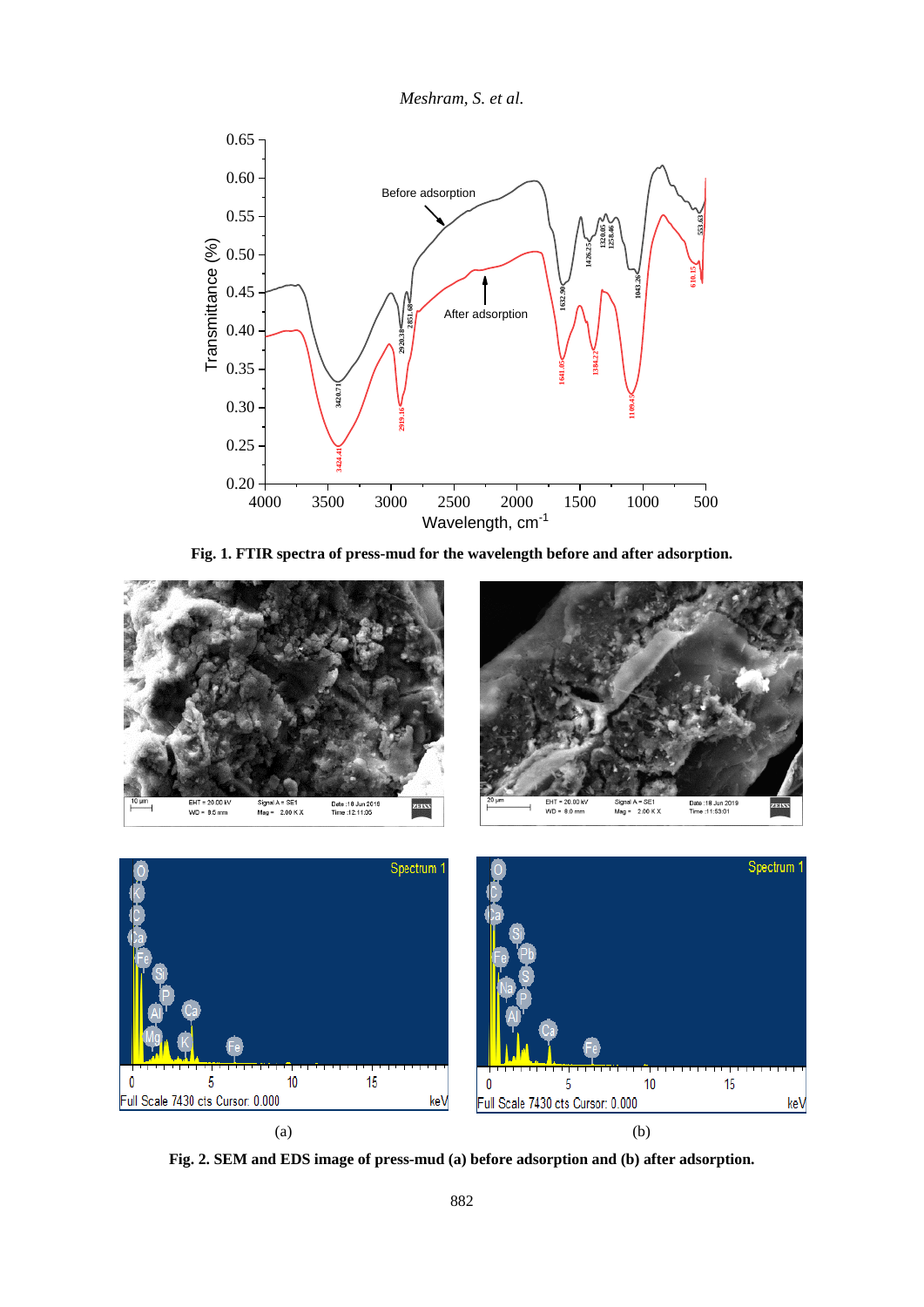

**Fig. 3. XRD spectra of press-mud.**

Surface morphology of press-mud was determined by SEM analysis after gold coating since press-mud was nonconducting. It can be observed from Fig. 2 that the pressmud has cracked and rough surface. Lead deposition on the surface of pressmud after adsorption is visible. This was also supported by the elemental analysis using Energy-dispersive X-ray spectroscopy (EDX) analysis of pressmud before and after adsorption as presented in Fig. 2 (a) and (b). It can be observed from EDX analysis that the surface of pressmud contains various elements such as calcium, magnesium, silicon, etc. and an extra peak for Pb(II) was found after adsorption. It is also evident from the EDX analysis that elements like sulphur and sodium were also removed from the effluent by the adsorption. The XRD spectra of press-mud (Fig. 3) were compared to the XRD spectra of press-mud found by Gupta et al., 2011 and it was found to contain amorphous silica, ferroaxinite, alumina wairakite, latiumite, mordenite, and calciumaluminum oxides. Proximate analysis of press-mud was also carried out and it was found to contain fixed carbon 18 %, moisture content 15 %, volatile matter 54 % and ash content 13 %.

According to the Taguchi L16  $(4^{\wedge}3)$ OA, sixteen experiments were performed, and each experiment was repeated twice and the mean values were reported. The value of the responses, percent removal of Pb(II) and adsorbent capacity is illustrated in Table 2. It can be observed from the table that both uptake capacity and percent removal were highest for pH 6.Since the effluent is acidic and it is not economical to maintain the higher pH, so the optimum pH could be chosen as 4. Also for pH 4, the highest uptake capacity was occurred for run 9 due to saturation of available adsorbent dose and maximum percent removal of Pb(II) was occurred for run 12 due to surplus availability of adsorbent dose.

The mean SNR plot for all the factors for percent removal and adsorbent capacity is shown in Fig. 4. According to these figures for uptake capacity, for low adsorbent dose, the SNR increased with increase in pH and the contact time. The largest mean values of SNR were found at A4-B4-C4 for response '1' (percent removal) and at A4-B1-C4 for response '2' (adsorbent capacity). However, the difference in SNR of both responses for levels 3 and 4 of factor A was insignificant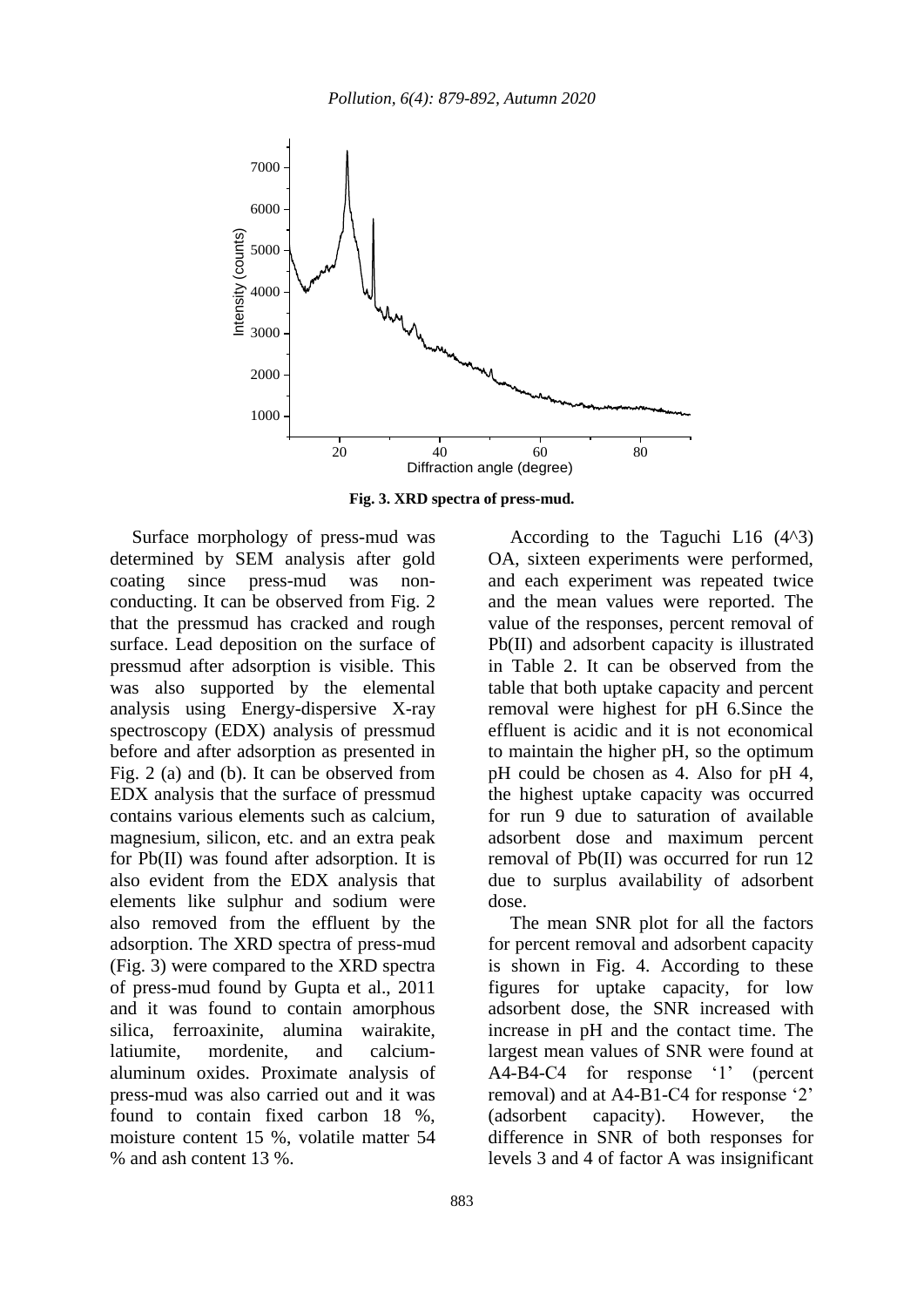and level 3 could be chosen as the optimum value from an economic point of view. The influences ranking of three factors on the responses are presented in Table 3. It was observed that percent

removal was highest for level '4' of all factors. The uptake capacity was highest for level '4' of 'A' and 'C' and level '1' of 'B'. It could also be observed that the pH is the highest influencing factor.

**Table 2. L16 orthogonal array of the operational variables, percent removal of Pb(II) and adsorbent capacity.**

| Exp. No. | $A$ (pH) | $B$ (dose, g) | $C$ (time, min) | % removal | capacity, mg/g |
|----------|----------|---------------|-----------------|-----------|----------------|
|          | 1.5      | 0.1           | 30              | 0.63      | 0.04           |
| 2        | 1.5      | 0.4           | 60              | 0.96      | 0.01           |
| 3        | 1.5      | 0.7           | 90              | 6.25      | 0.05           |
| 4        | 1.5      |               | 240             | 12.50     | 0.07           |
| 5        | 3        | 0.1           | 60              | 16.67     | 0.99           |
| 6        | 3        | 0.4           | 30              | 18.75     | 0.28           |
| 7        | 3        | 0.7           | 240             | 25.00     | 0.21           |
| 8        | 3        |               | 90              | 35.42     | 0.21           |
| 9        | 4.5      | 0.1           | 90              | 75.00     | 4.47           |
| 10       | 4.5      | 0.4           | 240             | 96.67     | 1.44           |
| 11       | 4.5      | 0.7           | 30              | 85.42     | 0.73           |
| 12       | 4.5      |               | 60              | 98.54     | 0.59           |
| 13       | 6        | 0.1           | 240             | 82.08     | 4.89           |
| 14       | 6        | 0.4           | 90              | 98.33     | 1.46           |
| 15       | 6        | 0.7           | 60              | 99.17     | 0.84           |
| 16       | 6        |               | 30              | 86.25     | 0.51           |



**Fig. 4. Mean SNR for (a) percent removal and (b) adsorbent capacity plotted against different factor levels.**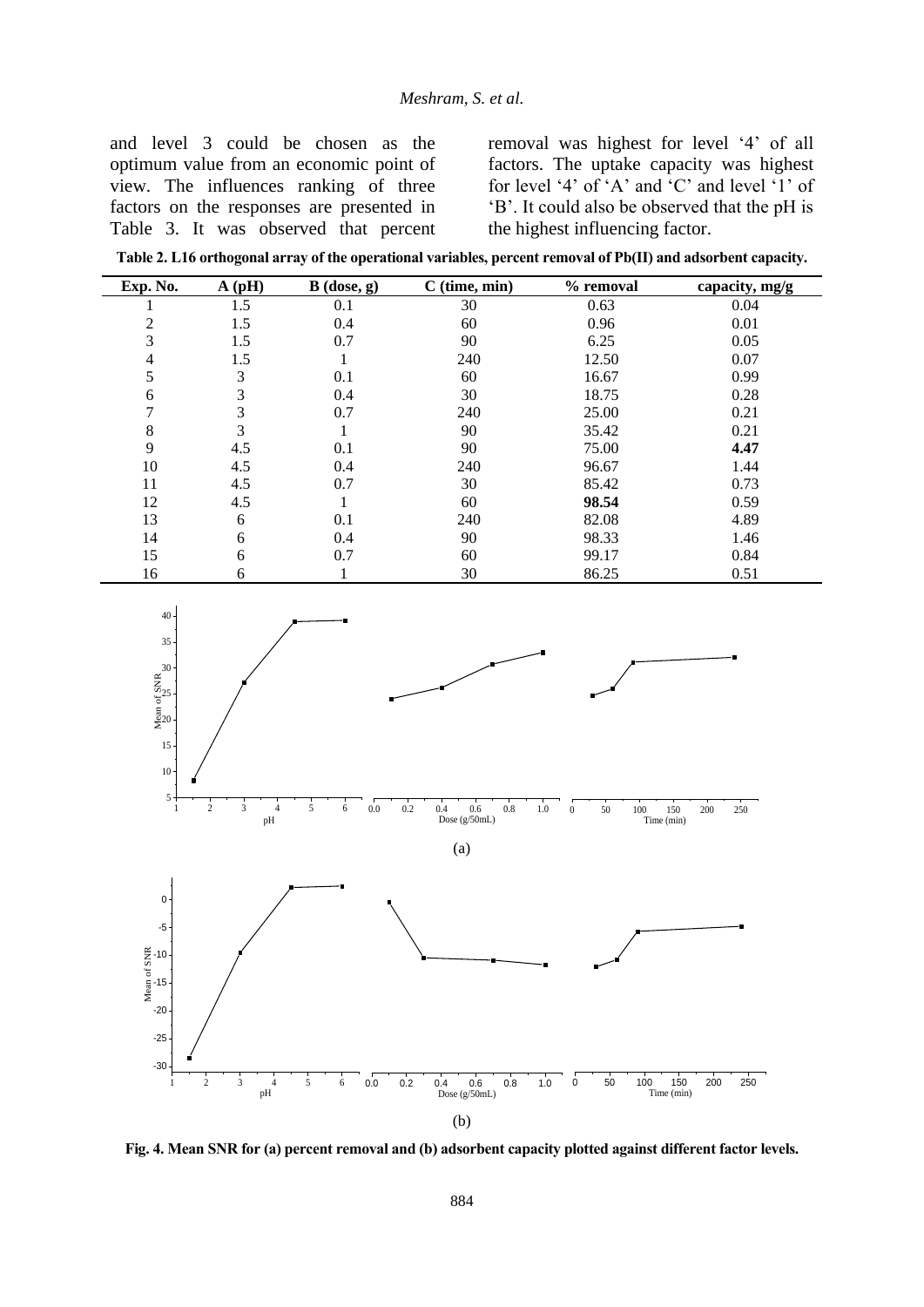*Pollution, 6(4): 879-892, Autumn 2020*

| Factor     |        |            |        |            |               |            |  |
|------------|--------|------------|--------|------------|---------------|------------|--|
|            | $\%$ R |            | $\%$ R |            | % $\mathbf R$ |            |  |
| Level 1    | 8.351  | $-28.3867$ | 24.035 | $-0.4667$  | 24.681        | $-12.0568$ |  |
| Level 2    | 27.210 | $-9.5277$  | 26.162 | $-10.3806$ | 25.967        | $-10.7709$ |  |
| Level 3    | 38.928 | 2.1898     | 30.609 | $-10.7952$ | 31.064        | $-5.6734$  |  |
| Level 4    | 39.195 | 2.4577     | 32.877 | $-11.6244$ | 31.972        | $-4.7658$  |  |
| Max-min    | 30.844 | 30.8445    | 8.842  | 11.1577    | 7.291         | 7.2910     |  |
| Rank(R)    |        |            |        |            |               |            |  |
| Rank $(q)$ |        |            |        |            |               |            |  |

**Table 3. Average effect response for SNR on responses.**

Max-min: difference between maximum and minimum value for every column.

ANOVA was performed to investigate the significance and effectiveness of each factor to the responses (Madan & Wasewar, 2017). Tables 4 and 5 show the result of the ANOVA test for the mean response. The *F*value, the ratio of the mean of squared deviations to mean of squared error, gives the intensity of individual parameter effect on the performance. Generally, a larger *F*value indicates that the parameter has a larger influence on the output (Ahmad et al., 2018). The Table 4 and 5 indicate that the initial pH of the effluent has the larger effect on Pb(II) removal with *F*-value of 150.60, whereas, for adsorbent capacity, the adsorbent dose was the most effective parameter with *F*-value of 6.15. On the other hand, the adsorption of Pb(II) onto press-mud was least sensitive towards the time of adsorption. It can be observed from Table 4 that  $\overline{R}^2$  (98.72 %) and adjusted  $\overline{R}^2$ (96.80 %) are almost similar for the model suggesting that non-significant terms were not present in the empirical model of Pb(II) removal (Yu et al., 2015). It can be observed from table 5 that the adsorbent dose was the most influential factor for adsorbent capacity with *P*-value of 0.029 and the corresponding sum of the squared value of 13.191.

| <b>Source</b> | DF     | SS          | MS           | <b>F-value</b> |         |
|---------------|--------|-------------|--------------|----------------|---------|
| pH            |        | 23624.2     | 7874.73      | 150.60         | 0.00001 |
| Dose, $g$     |        | 459.9       | 153.30       | 2.93           | 0.122   |
| Time, min     |        | 112.6       | 37.54        | 0.72           | 0.577   |
| Error         | h      | 313.7       | 52.29        |                |         |
| Total         | 15     | 24510.4     |              |                |         |
| S             | $R-sq$ | $R-sq(adj)$ | $R-sq(pred)$ |                |         |
| 7.23112       | 98.72% | 96.80%      | 90.90%       |                |         |

**Table 4. Analysis of variance for mean response -%removal of Pb(II).**

**Table 5. Analysis of variance for mean response (adsorbent capacity).**

| <b>Source</b> | DF     | <b>SS</b>   | <b>MS</b>    | <b>F-Value</b> |       |
|---------------|--------|-------------|--------------|----------------|-------|
| pH            |        | 10.969      | 3.6562       | 5.12           | 0.043 |
| Dose, g       |        | 13.191      | 4.3969       | 6.15           | 0.029 |
| Time, min     |        | 4.976       | 1.6586       | 2.32           | 0.175 |
| Error         | 6      | 4.289       | 0.7148       |                |       |
| Total         | 15     | 33.424      |              |                |       |
| S             | $R-sq$ | $R-sq(adj)$ | $R-sq(pred)$ |                |       |
| 0.845457      | 87.17% | 67.92%      | 8.75%        |                |       |

The main effect plot for the percent removal of Pb(II) and adsorbent capacity are shown in Fig. 5. It shows that the percent removal of Pb(II) and adsorbent capacity increased with an increase in the initial pH of effluent. As the pH increases, hydrogen ions decreases and lowers the competition for Pb(II) ions to be adsorbed in the pores of the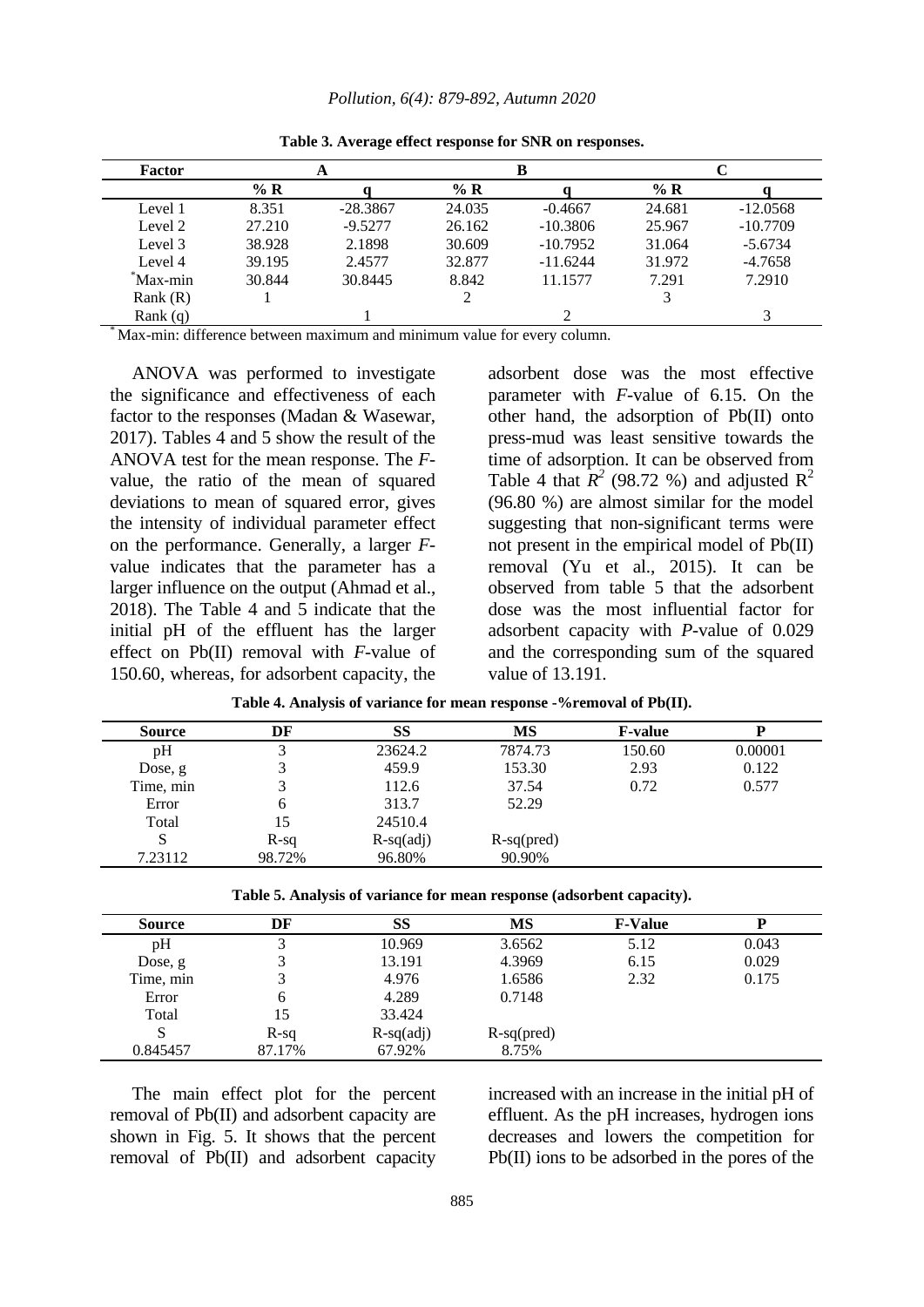adsorbent (Guo et al., 2017). Moreover, at higher pH, deprotonation of surface functional groups of press-mud occurred due to weaker concentration of  $H^+$  in the bulk (Naseem & Tahir, 2001). This deprotonation increases the negative charge on the surface

and provides greater electrostatic attraction for Pb(II) and favors the adsorption process (Li et al., 2010). Also, at lower pH, the surface has more  $H^+$  ions thereby it remains unavailable for the Pb(II) ions (Demirbaş  $\&$ Yıldız, 2016).



**Fig. 5. (a) Mean removal efficiency and (b) adsorbent capacity plotted against different factor levels.**

Fig. 5 illustrates that with the increase in adsorbent dose the percent removal of the Pb(II) increased and adsorbent capacity decreased. The increase in the removal of Pb(II) with adsorbent dose was due to the fact that at higher adsorbent dose large number of adsorption sites were available for adsorption (Demirbaş & Yıldız, 2016). It can also be observed that there was not much difference between the percent removal of Pb(II) at pH 4.5 and 6. So, the pH value of 4.5 was chosen as the optimum pH from the economic point of view. The decrease in the adsorbent capacity with increase in adsorbent dose might be due to the attainment of maximum adsorption at a certain dose and

further increase in adsorbent dose resulted in surplus unoccupied adsorption sites (Zolgharnein et al., 2013).

From Fig. 5 (a) and (b), it can be observed that uptake capacity increased with increase in time while the percent removal Pb(II) increased up to 60 min and after that, no significant change occurred. This can be ascribed to the fact that at the start of adsorption large exchangeable sites were available for the occupation of Pb(II) which got saturated with the time leading to more efficient use of press-mud.

The contour plot for the effect of the interaction of two parameters at a time on percent removal Pb(II) and adsorbent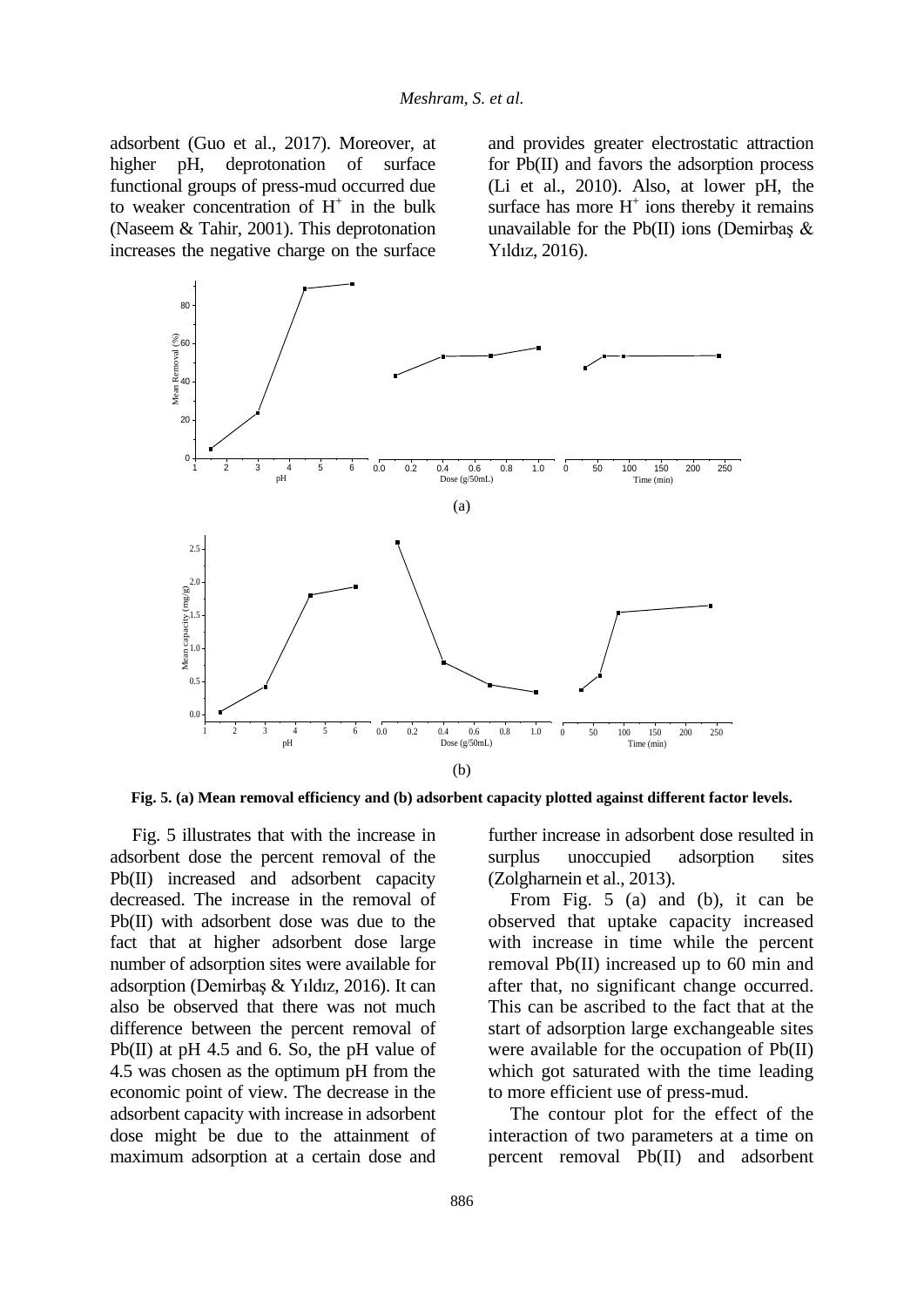capacity is shown in Fig. 6. For more than 80% removal of Pb(II), the adsorbent dose required was more than 0.6 g/50mL for contact time less than 75 min and at lower adsorbent dose of 0.5 g/50mL, the contact time required was more than 100 min (Fig. 6a). From Fig. 6b and c, it can be noticed that more than 80 % removal was obtained at pH more than 4.2 for all values of adsorbent dose and contact time. High









adsorbent capacity was obtained for the adsorbent dose less than 0.1 g/50mL and contact time more than 100 min (Fig. 6d). From Fig. 6e, it is observed that high adsorbent capacity was obtained for pH more than 4.5 and time more than 100 min. From the interaction plot of pH and dose, pH more than 4.5 was required for higher adsorbent capacity when the adsorbent dose was less than 0.2 g/50mL.









**Fig. 6. 2D interaction plot for (a,b,c) percent removal of Pb(II) and (d,e,f) adsorbent capacity.**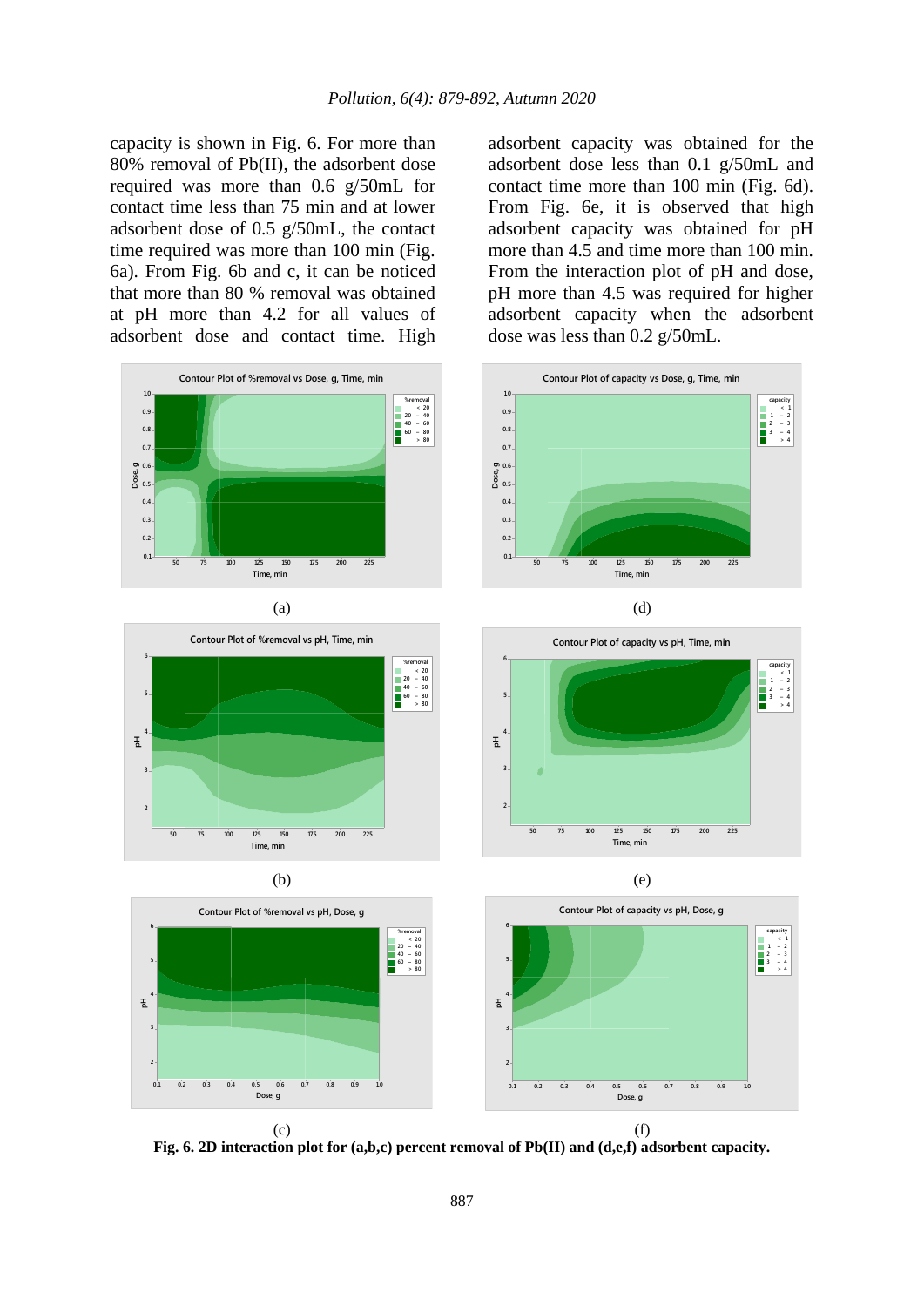Langmuir and Freundlich isotherm models were used to understand the mechanism of adsorption of Pb(II) onto press-mud. These two monocomponent isotherms are the most common models to describe the sorption mechanism. Langmuir isotherm is based on the assumption that the adsorption occurs by monolayer adsorption on a homogeneous surface while for Freundlich isotherm metal ion adsorption takes place on a heterogeneous adsorbent surface. The linear equation of the two isotherms are given by Eq.(4) and Eq(5) (Thakur et al., 2016).

$$
\frac{C_e}{q_e} = \frac{1}{q_m K_L} + \frac{C_e}{q_m}
$$
\n(4)

$$
\log q_e = \log K_F + \frac{1}{n} \log C_e \tag{5}
$$

where,  $K_L$  and  $K_F$  are the Langmuir and Freundlich isotherm constant, respectively. *q<sup>m</sup>* is the monolayer adsorbent capacity for Langmuir isotherm and 1/*n* is the intensity of adsorption for Freundlich isotherm. The linear plots of the two models are shown in Fig. 7 and the parameters are reported in Table 6. In this study, Langmuir isotherm fitted well to the experimental data with  $R^2$ value of 0.994. It implies that the adsorption of Pb(II) onto press-mud follows the monolayer adsorption with maximum Langmuir monolayer adsorbent capacity as 3.83 mg/g (Mironyuk et al., 2019). Table 7 shows the uptake capacity of the different adsorbent for the removal of Pb(II). The maximum uptake capacity of press-mud for Pb(II) removal was lower as compared to other adsorbents, which might have because of interference of other dissolved impurities in the effluent. The value of n of Freundlich isotherm was found 1.52, suggesting favorable adsorption and strong interaction between Pb(II) ions and press-mud (Alqadami et al., 2017; Rondina et al., 2019).



**Fig. 7. Linear plot for (a) Langmuir isotherm (b) Freundlich isotherm.**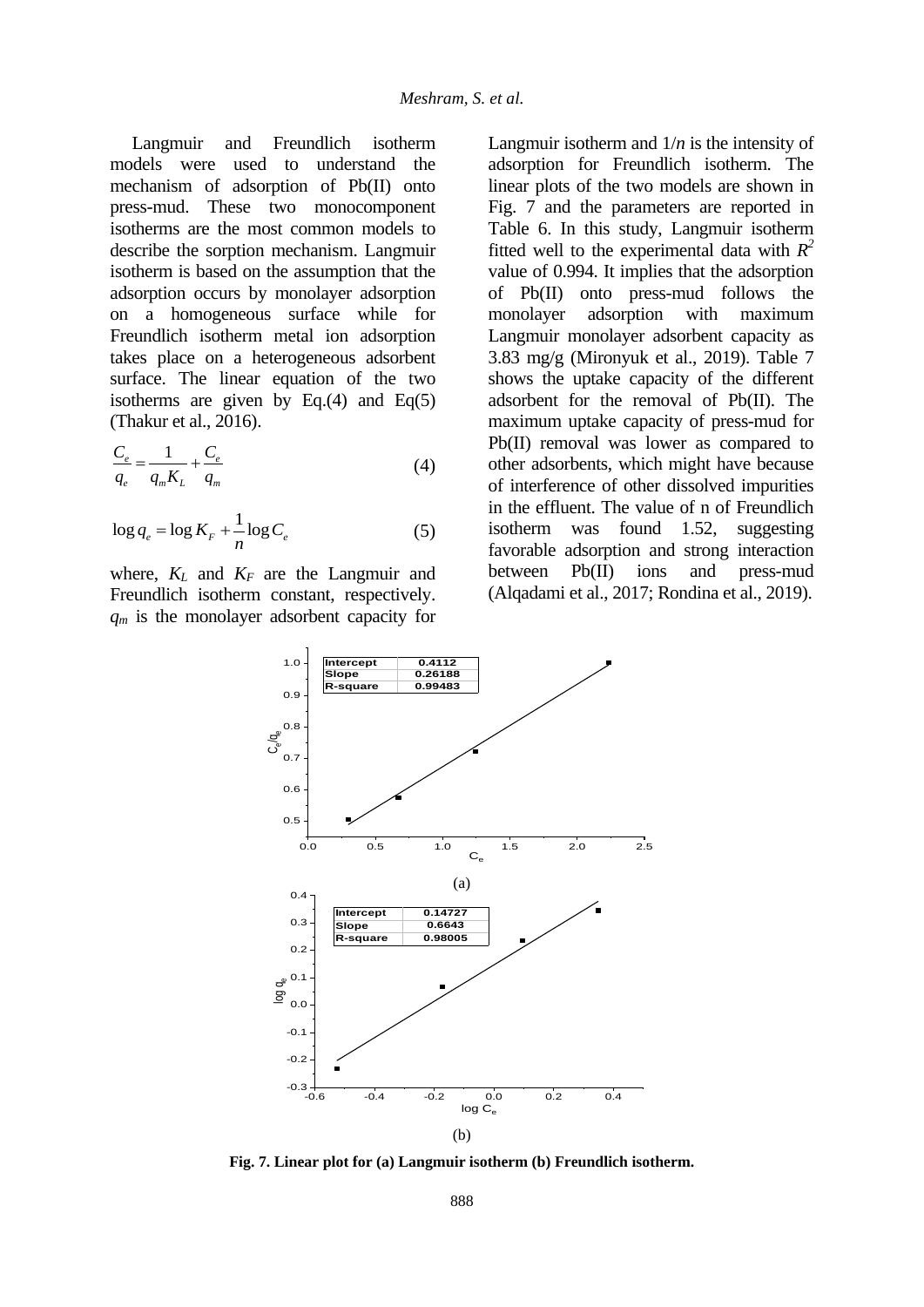**Table 6. Parameters for the Langmuir and Freundlich isotherms.**

|            | Langmuir                 |          |                     | <b>Freundlich</b> |          |
|------------|--------------------------|----------|---------------------|-------------------|----------|
| $q_m$ mg/g | L/mg<br>⊥⊾_,             | nΖ<br>17 |                     | $\mathbf{P}$      | DΖ<br>17 |
| 3.831418   | 37073722<br>10<br>44 I O | 0.99483  | $5^{\circ}$<br>1.JA | 58353963          | .98005   |

**Table 7. Comparison of different adsorbents for Pb(II) removal.**

| $Pb(II)$ Removal, mg/g | <b>Reference</b>        |
|------------------------|-------------------------|
| 30                     | Gupta and Ali 2004      |
| 2.643                  | Bahadir et al. 2007     |
| 25.64                  | Salahandish et al. 2016 |
| 38.31                  | Abbaszadeh et al. 2016  |
| 10.20                  | Kardam et al. 2014      |
| 6.101                  | Kaur et al. 2020        |
| 3.83                   | This work               |
|                        |                         |

| The kinetic study is important to           |
|---------------------------------------------|
| determine the time required to attain the   |
| equilibrium and for the prediction of       |
| adsorption rate. To study the kinetics two  |
| models PFO and PSO were fitted to           |
| experimental data. Linear relationships for |
| the two models are shown in Eq. 6 and Eq.   |

$$
\log (q_e - q_t) = \log q_e - \frac{K_1}{2.303}(t)
$$
 (6)

7 (Zhang et al., 2016).

$$
\frac{t}{q_t} = \frac{1}{K_2 q_e^2} + \frac{1}{q_e} t \tag{7}
$$

where  $q_e$  and  $q_t$  is the metal uptake at equilibrium and at the time (t), respectively.  $K_l$  and  $K_2$  is the rate constant for PFO and PSO kinetic, respectively. The linear plots of the two models are shown in Fig. 8. PFO model assumes that the rate of adsorption is proportional to the number of vacant sites of the adsorbate while PSO is based on the consideration of chemical adsorption as a controlling mechanism (Fajardo et al., 2012). To estimate the kinetic parameters, the models were regressed with the help of experimental data shown in Table 8. The correlation coefficient was found larger for PSO kinetic as compared to that for PFO kinetic. It indicated that the adsorption of Pb(II) ions onto press-mud occurred by chemisorption. Similar results were reported by Gupta and coauthors for the adsorption of cyanide by using press-mud (Gupta et al., 2012).



**Fig. 8. Kinetic plot for (a) PFO and (b) PSO model.**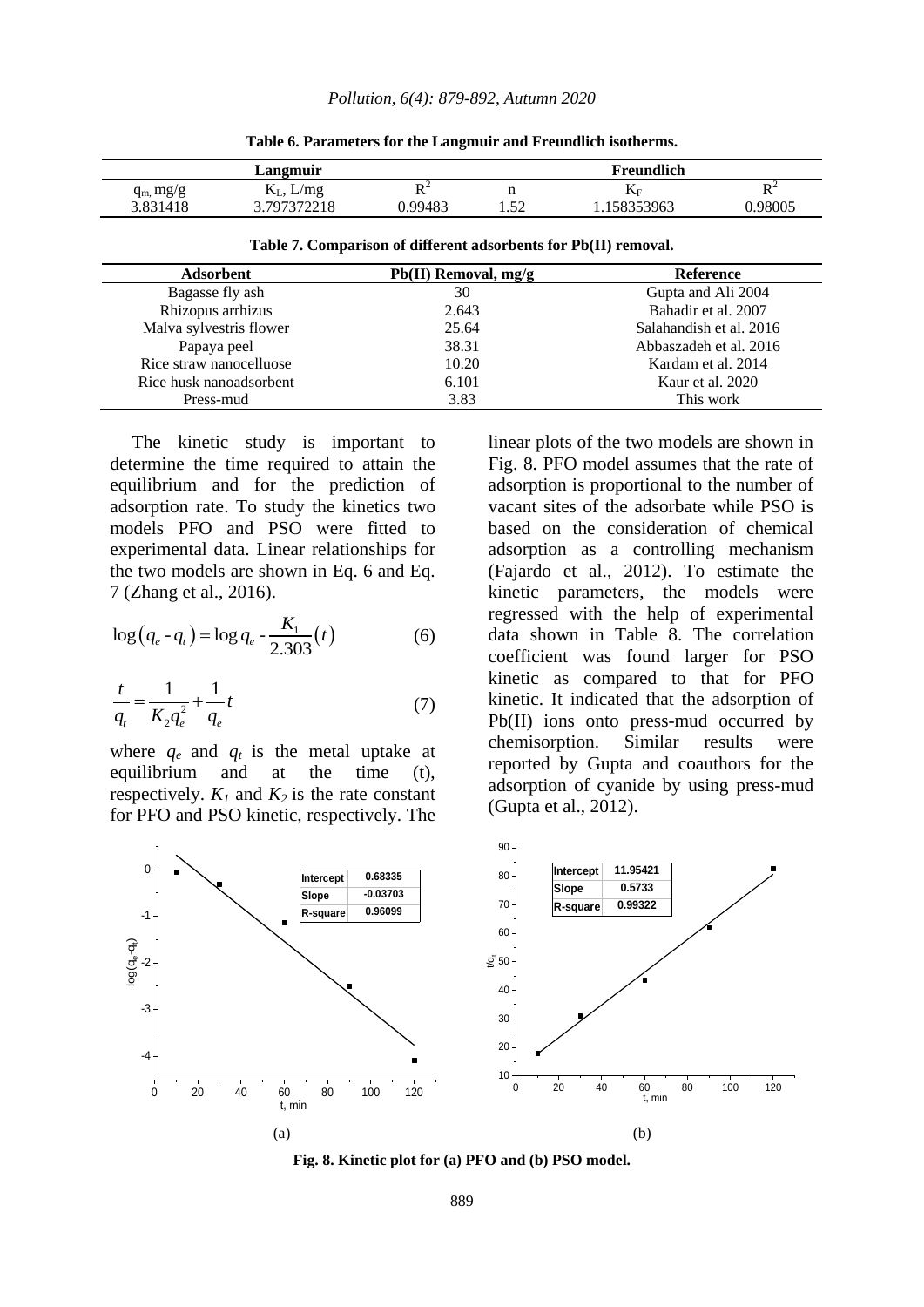**Table 8. Parameters of PFO and PSO kinetic models**

|                     | Pseudo-first order |              | <b>Pseudo-second order</b> |       |              |
|---------------------|--------------------|--------------|----------------------------|-------|--------------|
| тz<br>$K_1, h^{-1}$ | DΖ                 | $q_e$ , mg/g | $K_2$ , g/mg.h             | DΖ    | $q_e$ , mg/g |
| 0.08528             | 0.96099            | .980501311   | 0.027494                   | 0.993 | .744287      |

## **CONCLUSION**

In this study, the effluent of battery recycling unit was treated by adsorption using press-mud. Experiments were performed according to the Taguchi orthogonal array of L16(4^3). Three factors namely initial pH of the effluent, adsorbent dose, and contact time were chosen each at four levels for the study. Optimum variables were found based on the larger the better SNR. The optimum values were pH 4.5, dose 1.0 g/50mL and 240 min for percent removal of Pb(II) and pH 4.5, dose 0.1 g/50mL and 240 min for uptake capacity. From the result of ANOVA, pH and adsorbent dose were found as the most significant factor for percent removal of Pb(II) and adsorbent capacity, respectively. It was also found that the percent removal of Pb(II) was increased with increase in all the factors. Based on isotherm and kinetic study, it was found that experimental data fitted well to the Langmuir isotherm and PSO kinetic models. This indicated that the Pb(II) adsorption over press-mud was occurred by physical and chemical interaction. The study reveals that press-mud can be utilized for the treatment of the effluent of the battery recycling unit.

## **ACKNOWLEDGEMENT**

Authors are grateful to the Guru Ghasidas Vishwavidyalaya, Bilaspur, Chhattisgarh, India for granting the study leave for Ph.D. program. Authors also want to acknowledge the National Institute of Technology Raipur for providing facilities for the research.

## **GRANT SUPPORT DETAILS**

The present research did not receive any financial support.

#### **CONFLICT OF INTEREST**

The authors declare that there is not any conflict of interests regarding the publication of this manuscript. In addition, the ethical issues, including plagiarism, informed consent, misconduct, data fabrication and/ or falsification, double publication and/or submission, and redundancy has been completely observed by the authors.

## **LIFE SCIENCE REPORTING**

No life science threat was practiced in this research.

#### **REFERENCES**

Abbaszadeh, S., Alwi, S. R. W., Webb, C., Ghasemi, N. and Muhamad, I. I. (2016). Treatment of lead-contaminated water using activated carbon adsorbent from locally available papaya peel biowaste. J. Clean. Prod., 118; 210-222.

Abou-Shady, A., Peng, C., Bi, J., Xu, H. and Almeria, O. J. (2012). Recovery of Pb (II) and Removal of NO<sub>3</sub> from Aqueous Solutions Using Integrated Electrodialysis, Electrolysis, and Adsorption Process. Desalination., 286; 304–315.

Ahmad, H., Ee, C. J. and Baharudin, N. S. (2016). A Preliminary Study for Removal of Heavy Metals from Acidic Synthetic Wastewater by Using Pressmud-Rice Husk Mixtures. IOP Conf. Ser.: Earth Environ. Sci., 36; 012031.

Ahmad, S. W., Zafar, M. S., Ahmad, S., Mohsin, M. and Qutab H. G. (2018). Dye Removal from Textile Waste Water Using Potato Starch: Parametric Optimization Using Taguchi Design of Experiments. Arch. Environ. Prot., 44(2); 26-31.

Alqadami, A. A., Naushad, M., Alothman, Z. A. and Ghfar, A. A. (2017). Novel Metal-Organic Framework (MOF) Based Composite Material for the Sequestration of U(VI) and Th(IV) Metal Ions from Aqueous Environment. ACS Appl. Mater. Interfaces, 9(41); 36026–36037.

Ayyappan, R., Sophia, A. C., Swaminathan, K. and Sandhya, S. (2005). Removal of Pb(II) from Aqueous Solution Using Carbon Derived from Agricultural Wastes. Process. Biochem., 40; 1293– 1299.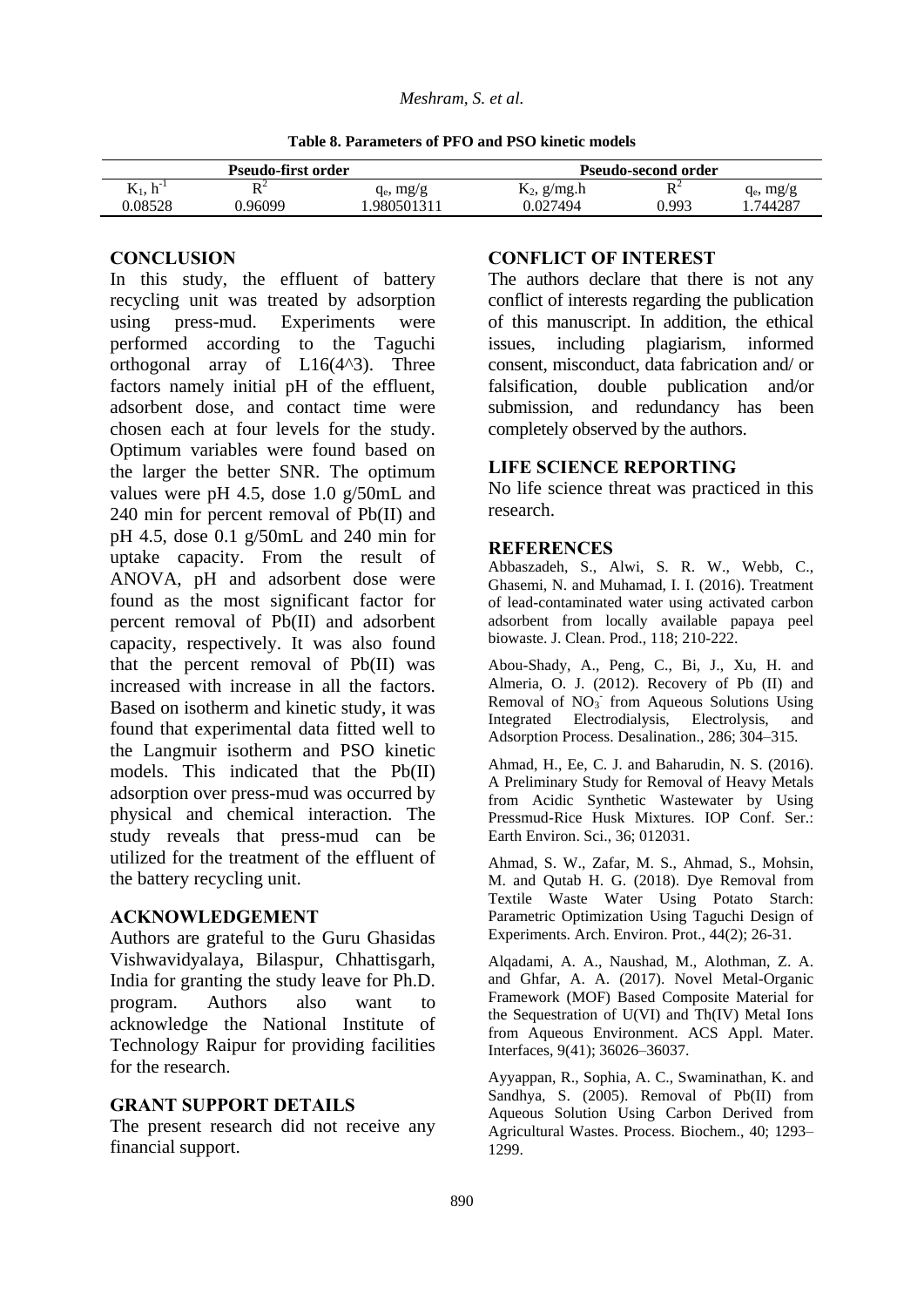Azme, N. N. M. and Murshed, M. F. (2018). Treatability of Stabilize Landfill Leachate by Using Pressmud Ash as an Adsorbent. IOP Conf. Ser.: Earth Environ. Sci., 140; 012041.

Bahadir, T., Bakan, G., Altas, L. and Buyukgungor, H. (2007). The Investigation of Lead Removal by Biosorption: An Application at Storage Battery Industry Wastewaters. Enzyme Microb. Technol., 41; 98–102.

Calero, M., Pérez, A., Blázquez, G., Ronda, A. and Martín-Lara, M. A. (2013). Characterization of Chemically Modified Biosorbents from Olive Tree Pruning for the Biosorption of Lead. Ecol. Eng., 58; 344–354.

Demirbaş, Ö. and Yıldız, C. (2016). Optimization of Adsorption of Textile Dye onto Diatomite. Asian j. phys. chem. sci., 1(1); 1–9.

Dermentzis, K., Valsamidou, E. and Marmanis, D. (2012). Simultaneous removal of acidity and lead from acid lead battery wastewater by aluminum and iron electrocoagulation. J. Eng. Sci. Technol. Rev., 5(2); 1-5.

Fajardo, A. R., Lopes, L. C., Rubira, A. F. and Muniz, E. C. (2012). Development and application of chitosan/poly(vinyl alcohol) films for removal and recovery of Pb(II), Chem. Eng. J., 183; 253–260.

Gottesfeld, P., Were, F. H., Adogame, L., Gharbi, S., San, D., Nota, M. M. and Kuepouo, G. (2018). Soil Contamination from Lead Battery Manufacturing and Recycling in Seven African Countries. Environ. Res., 161; 609-614.

Guo, Z., Zhang.J., Kang, Y. and Liu, H. (2017). Rapid and Efficient Removal of Pb(II) from Aqueous Solutions Using Biomass-Derived Activated Carbon with Humic Acid in-Situ Modification. Ecotoxicol. Environ. Saf., 145; 442–448.

Gupta, N., Tripathi, S. and Balomajumder, C. (2011). Characterization of Pressmud: A Sugar Industry Waste. Fuel, 90; 389–394.

Gupta, N., Balomajumder, C. and Agarwal, V. K. (2012). Adsorption of Cyanide Ion on Pressmud Surface: A Modeling Approach. Chem. Eng. J., 191; 548–556.

Gupta, V. K. and Ali, I. (2004). Removal of Lead and Chromium from Wastewater Using Bagasse Fly Ash - A Sugar Industry Waste. J. Colloid Interface Sci., 271; 321–328.

Kardam, A., Raj, K.R., Srivastava, S. and Srivastava, M. M. (2014). Nanocellulose fibers for biosorption of cadmium, nickel, and lead ions from aqueous solution. Clean Techn. Environ. Policy, 16; 385–393.

Kaur, M., Kumari, S. and Sharma P. (2019).

Removal of Pb (II) from aqueous solution using nanoadsorbent of Oryza sativa husk: Isotherm, kinetic and thermodynamic studies. Biotechnology Reports, 25; e00410.

Li, Y., Du, Q., Wang, X., Zhang, P., Wang, D., Wang, Z. and Xia, Y. (2010). Removal of Lead from Aqueous Solution by Activated Carbon Prepared from Enteromorpha Prolifera by Zinc Chloride Activation. J. Hazard. Mater., 183; 583–589.

Macchi, G., Pagano, M., Santori, M. and Tiravanti, G. (1993). Battery Industry Wastewater: Pb Removal and Produced Sludge. Water Res., 27(10); 1511–1518.

Madan, S. S. and Wasewar, K. L. (2017). Optimization for Benzeneacetic Acid Removal from Aqueous Solution Using CaO<sub>2</sub> Nanoparticles Based on Taguchi Method. J. Appl. Res. Technol., 15; 332–339.

Matlock, M. M., Howerton, B. S. and Atwood, D.A. (2002). Chemical Precipitation of Lead from Lead Battery Recycling Plant Wastewater. Ind. Eng. Chem. Res., 41(6); 1579–1582.

Meshram, S., Thakur, C. and Soni, A. B. (2020). Fixed bed adsorption treatment of effluent of battery recycling unit to remove Pb(II) using steam activated granular activated carbon. J. Serb. Chem. Soc., 84(0); 1-13.

Mironyuk, I., Tatarchuk, T., Naushad, M., Vasylyeva, H. and Mykytyn, I. (2019). Highly Efficient Adsorption of Strontium Ions by Carbonated Mesoporous TiO<sub>2</sub>. J. Mol. Liq., 285; 742–753.

Nandhini, M.; Balasubramanian, S.; Ramanujam, S.; Dhakshinamoorthy, G.N. (2014) Optimization of Parameters for Dye Removal by Electro- -Oxidation Using Taguchi Design. J. Electrochem. Sci. Te., 4 (4); 227–234.

Naseem, R. and Tahir, S. S. (2001). Removal of Pb(II) from Aqueous/Acidic Solutions by Using Bentonite as an Adsorbent. Water Res., 35(16); 3982–3986.

Rondina, D. J. G., Ymbong, D. V., Cadutdut, M. J. M., Nalasa, J. R. S., Paradero, J. B., Mabayo, V. I. F. and Arazo, R. O. (2019). Utilization of a Novel Activated Carbon Adsorbent from Press Mud of Sugarcane Industry for the Optimized Removal of Methyl Orange Dye in Aqueous Solution. Appl. Water Sci., 9; 1–12.

Rout, P. P. and Arulmozhiselvan, K. (2019). Investigating the Suitability of Pressmud and Coir Pith for Use as Soilless Substrate by SEM, XRF, UV-Vis and FTIR Spectroscopy Techniques. Cellulose Chem. Technol., 53 (5-6); 599-607.